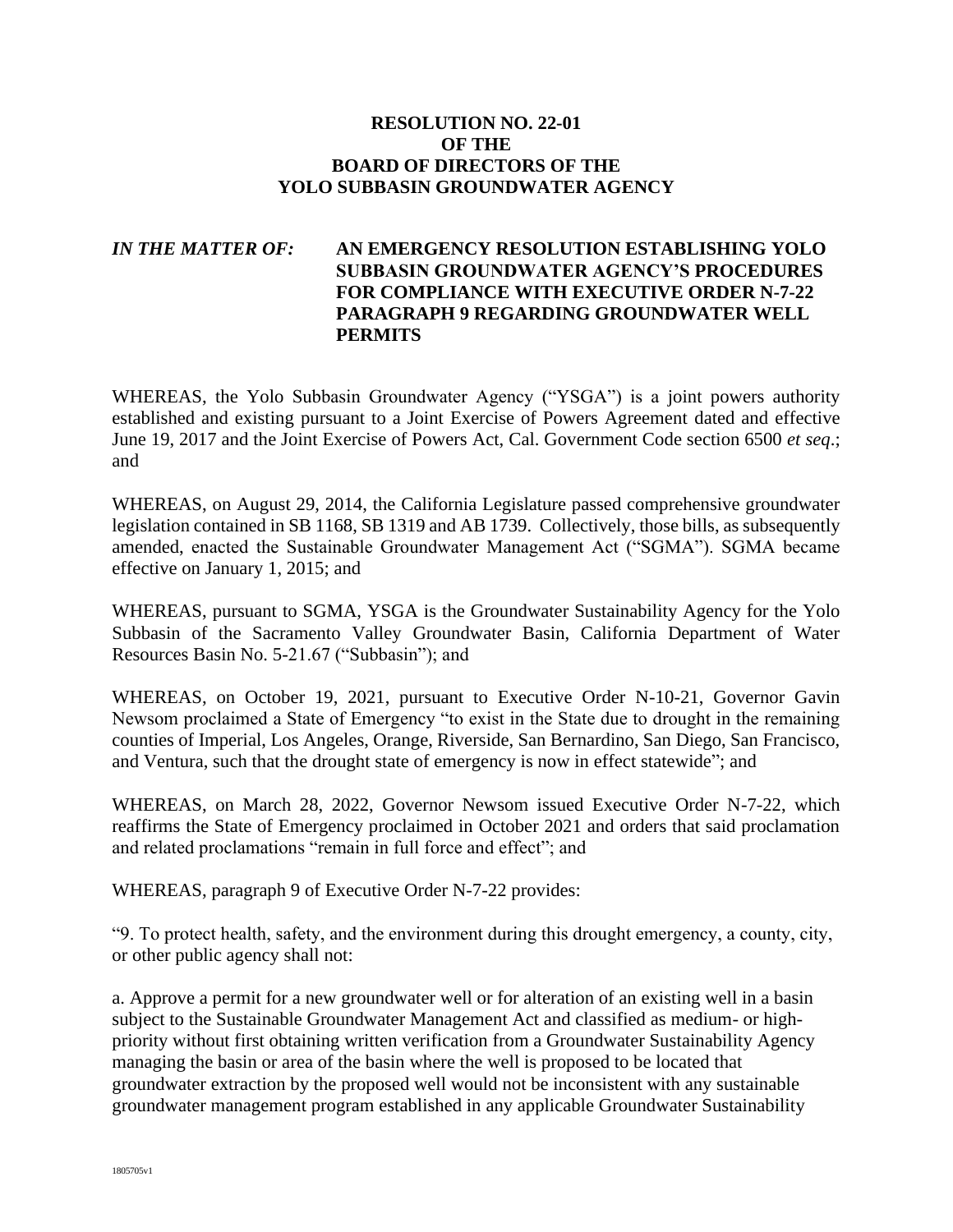Plan adopted by that Groundwater Sustainability Agency and would not decrease the likelihood of achieving a sustainability goal for the basin covered by such a plan; or

b. Issue a permit for a new groundwater well or for alteration of an existing well without first determining that extraction of groundwater from the proposed well is (1) not likely to interfere with the production and functioning of existing nearby wells, and (2) not likely to cause subsidence that would adversely impact or damage nearby infrastructure. This paragraph shall not apply to permits for wells that will provide less than two acre-feet per year of groundwater for individual domestic users, or that will exclusively provide groundwater to public water supply systems as defined in section 116275 of the Health and Safety Code."; and

WHEREAS, in light of the State of Emergency declared pursuant to Executive Order N-10-21 and reaffirmed in Executive Order N-7-22, and in light of the directives of paragraph 9 of Executive Order N-7-22, the Board of Directors of YSGA finds and determines that it is necessary and appropriate for YSGA to develop, adopt and implement procedures for compliance with paragraph 9 of Executive Order N-10-21, as set forth in this Resolution.

## NOW, THEREFORE, BE IT RESOLVED:

1. The Executive Officer and his or her designee ("Executive Officer"), of YSGA is hereby delegated full authority to develop, adopt and implement written procedures (hereinafter "Well Permit Procedures") for YSGA compliance with paragraph 9 of Executive Order N-10-21. The Well Permit Procedures shall be consistent with the terms and conditions of this Resolution.

2. The Executive Officer of YSGA shall report in writing to the YSGA Board of Directors on a monthly basis regarding all activities and actions undertaken pursuant to the Well Permit Procedures.

3. The Well Permit Procedures and the delegation of authority contained in this Resolution shall remain in full force and effect until termination of the drought emergency described in Executive Orders N-10-21 and N-7-22.

4. In the event of any modification of paragraph 9 of Executive Order N-7-22, the YSGA Board of Directors shall consider whether modification of this Resolution or the Well Permit Procedures is warranted.

5. With respect to any request or application for alteration or replacement of an existing groundwater well within the Subbasin, for which no increase in total groundwater pumping by the altered or replaced well is contemplated, the Executive Officer, and his or her designee, shall expedite review of such request or application and shall apply a rebuttable presumption that (i) groundwater extraction by the proposed altered or replaced well would be consistent with the sustainable groundwater management program established in the YSGA Groundwater Sustainability Plan for the Subbasin; and (ii) groundwater extraction by the proposed altered or replaced well would not decrease the likelihood of achieving a sustainability goal for the Subbasin. The Executive Officer shall review all relevant evidence submitted by any interested party in connection with the request or application and shall determine whether the evidence presented is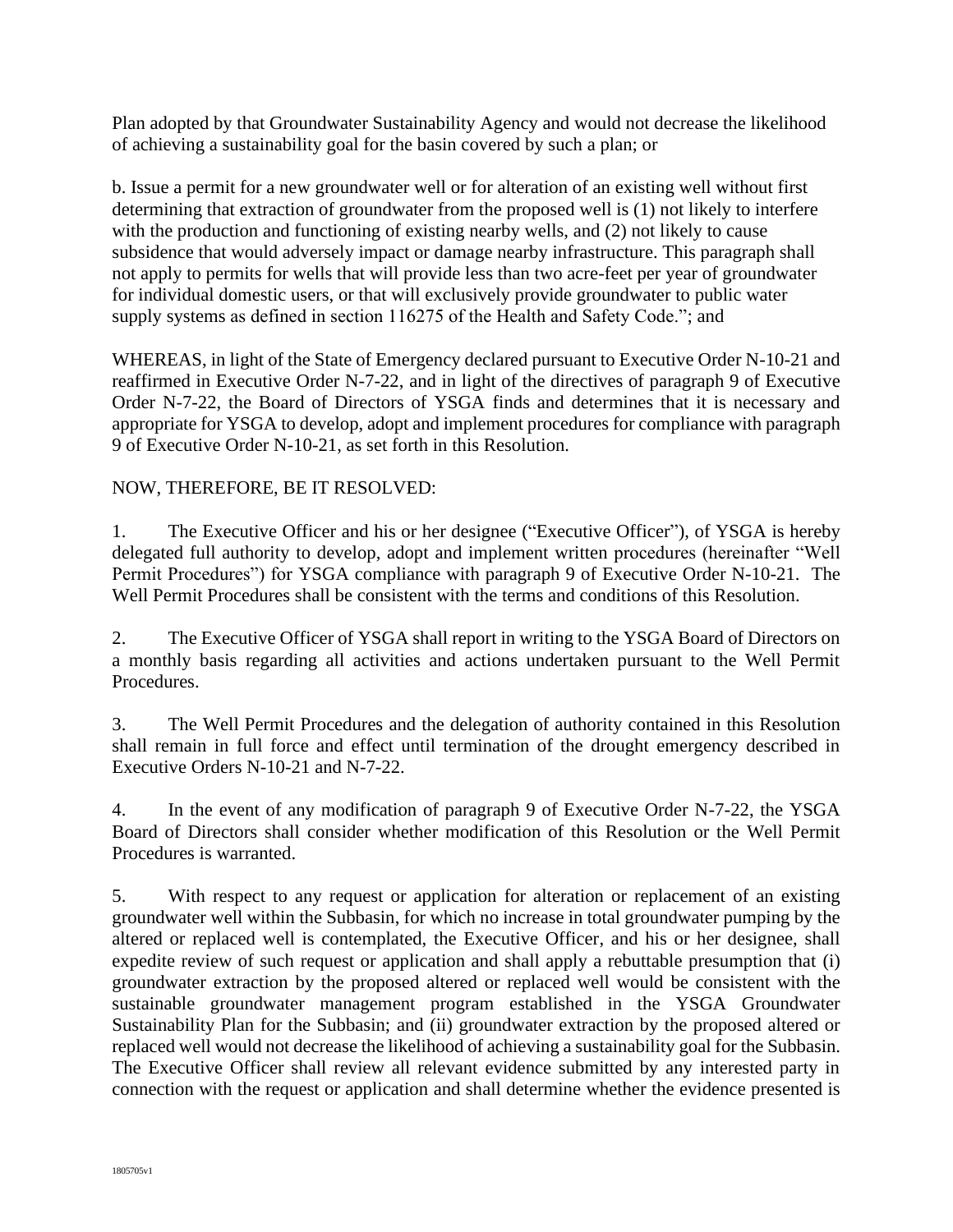sufficient to overcome the rebuttable presumption set forth in this paragraph 5. The Executive Officer shall then determine, based on all evidence submitted, whether the written verifications contemplated in paragraph 9.a of Executive Order N-7-22 will be made by YSGA and shall communicate such determination, in writing, promptly to the County of Yolo.

6. With respect to any request or application to approve a permit for a new groundwater well or for alteration of an existing well, in which an increase in total groundwater pumping by the altered or replaced well is contemplated, the Executive Officer shall make a preliminary determination as to whether (i) groundwater extraction by the proposed well would be inconsistent with the sustainable groundwater management program established in the Yolo Subbasin Groundwater Sustainability Plan for the Subbasin; or (ii) that groundwater extraction by the proposed well would decrease the likelihood of achieving a sustainability goal for the Subbasin. If the Executive Officer's preliminary determination is to answer either item (i) or (ii) in the affirmative, the Executive Officer shall immediately contact the County requesting additional data and information and provide the applicant with an opportunity to submit additional supporting documentation for the purpose of demonstrating that the well would address the preliminary determination stated above (i) and (ii). If additional information is submitted, the Executive Officer shall consider it fully and fairly. The Executive Officer shall then determine, based on all evidence submitted, whether the written verifications contemplated in paragraph 9.a of Executive Order N-7-22 will be made by YSGA and shall communicate such determination, in writing, promptly to the County of Yolo; *provided* that if the Executive Officer determines that (i) groundwater extraction by the proposed well would be inconsistent with the sustainable groundwater management program established in the Yolo Subbasin Groundwater Sustainability Plan for the Subbasin; or (ii) groundwater extraction by the proposed well would decrease the likelihood of achieving a sustainability goal for the Subbasin, the Executive Officer shall convene a meeting of the YSGA Ad Hoc Drought Contingency Planning Committee ("Drought Committee") to review the Executive Officer's determination and, if appropriate, recommend additional analyses to be completed by the applicant. The Drought Committee shall have full and final authority to determine the nature and scope of any additional analyses to be completed by the applicant.

7. The determinations made by the Executive Officer in accordance with paragraphs 5 and 6 of this Resolution shall be final for all purposes.

8. The Board of Directors of YSGA hereby finds that the adoption of this Resolution and the implementation of the Well Permit Procedures are exempt from the California Environmental Quality Act ("CEQA") under CEQA Guidelines sections 15261(a) and 15301 as a part of an ongoing pre-CEQA project and the continued operation of existing facilities. Furthermore, the Program is exempt under Water Code Section 1729 and as emergency projects under Public Resources Code Sections 21080(b)(3) and 21080(b)(4) and CEQA Guidelines Section 15269(c). The Executive Officer is authorized and directed to prepare and process an appropriate Notice of Exemption.

## **Certification of Secretary**

The undersigned hereby certifies that the foregoing resolution was duly adopted by the Board of Directors of YSGA at a special meeting held on May 6, 2022, by the following vote: